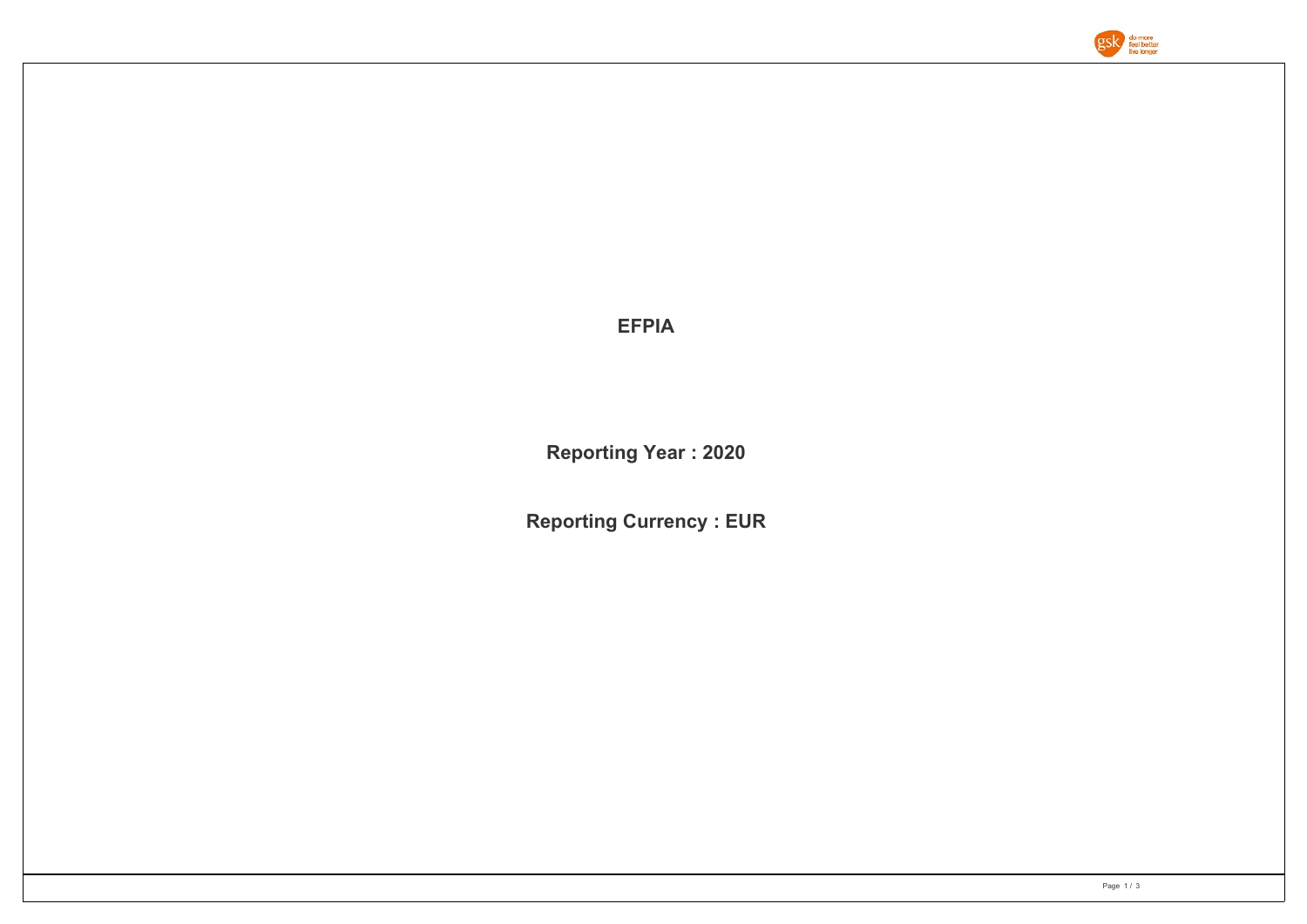

|                                                                        | <b>EFPIA REPORT</b>                                                                                                                                                                                                            |                                   |                              |                                                                   |                                            |                                          |                                                                                                                             |                             | Date of Publication : 2021-06-27 V01 |          |                                                                                                                                                            |        |  |
|------------------------------------------------------------------------|--------------------------------------------------------------------------------------------------------------------------------------------------------------------------------------------------------------------------------|-----------------------------------|------------------------------|-------------------------------------------------------------------|--------------------------------------------|------------------------------------------|-----------------------------------------------------------------------------------------------------------------------------|-----------------------------|--------------------------------------|----------|------------------------------------------------------------------------------------------------------------------------------------------------------------|--------|--|
|                                                                        | <b>Full Name</b>                                                                                                                                                                                                               | <b>HCPs: City of</b><br>Principal | <b>Country of</b>            | <b>Principal Practice</b><br><b>Address</b>                       | <b>Unique Country</b><br><b>Identifier</b> | <b>Donations and</b><br><b>Grants to</b> | <b>Contribution to costs of Events</b>                                                                                      |                             |                                      |          | Fee for service and consultancy                                                                                                                            |        |  |
| C                                                                      |                                                                                                                                                                                                                                | Practice                          | Principal<br><b>Practice</b> |                                                                   |                                            | <b>HCOs</b>                              | Sponsorship<br>agreements<br>with<br><b>HCOs / third</b><br>parties<br>appointed by<br><b>HCOs to</b><br>manage an<br>Event | Registration<br><b>Fees</b> | Travel &<br>Accommodation            | Fees     | Related<br>expenses<br>agreed in the fee<br>for service or<br>consultancy<br>contract,<br>including travel<br>accommodation<br>relevant to the<br>contract |        |  |
|                                                                        | INDIVIDUAL NAMED DISCLOSURE - one line per HCP (i.e. all transfers of value during a year for an individual HCP will be summed up: itemization should be available for the individual Recipient or public authorities' consult |                                   |                              |                                                                   |                                            |                                          |                                                                                                                             |                             |                                      |          |                                                                                                                                                            |        |  |
|                                                                        | doc. MUDr. Martin Hrubiško                                                                                                                                                                                                     | <b>BRATISLAVA</b>                 | SK                           | Onkologický ústav sv. Alžbety, Heydukova 10,<br><b>Bratislava</b> | N/A                                        | N/A                                      | N/A                                                                                                                         | 91.28                       | 0.00                                 | 0.00     | 0.00                                                                                                                                                       | 91.28  |  |
|                                                                        | doc. MUDr. Miloš Jeseňák                                                                                                                                                                                                       | <b>MARTIN</b>                     | SK                           | Univerzitná nemocnica Martin, Kollárova 2, Martin                 | N/A                                        | N/A                                      | N/A                                                                                                                         | 177.49                      | 0.00                                 | 0.00     | 0.00                                                                                                                                                       | 177.49 |  |
|                                                                        | MUDr. Eva Lacková                                                                                                                                                                                                              | <b>BANSKÁ BYSTRICA</b>            | SK                           | FDR, L. Svobbodu 1, Banská Bystrica                               | N/A                                        | N/A                                      | N/A                                                                                                                         | 177.49                      | 0.00                                 | 0.00     | 0.00                                                                                                                                                       | 177.49 |  |
|                                                                        | MUDr. Ivan Hlinka                                                                                                                                                                                                              | <b>KEŽMAROK</b>                   | SK                           | Hradská cesta 2. Kežmarok                                         | N/A                                        | N/A                                      | N/A                                                                                                                         | 91.28                       | 0.00                                 | 0.00     | 0.00                                                                                                                                                       | 91.28  |  |
|                                                                        | MUDr. Mária Drugdová                                                                                                                                                                                                           | <b>BRATISLAVA</b>                 | SK                           | Pneumo-Alergo centrum, Údernícka 1, Bratislava                    | N/A                                        | N/A                                      | N/A                                                                                                                         | 177.49                      | 0.00                                 | 0.00     | 0.00                                                                                                                                                       | 177.49 |  |
|                                                                        | MUDr. Svetlana Hadvabová                                                                                                                                                                                                       | <b>KOMÁRNO</b>                    | SK                           | Hlboká 10. Komárno                                                | N/A                                        | N/A                                      | N/A                                                                                                                         | 177.49                      | 0.00                                 | 0.00     | 0.00                                                                                                                                                       | 177.49 |  |
|                                                                        | MUDr. Veronika Urdová                                                                                                                                                                                                          | <b>BANSKÁ BYSTRICA</b>            | SK                           | FnsP FDR, Nám. L. Svobodu 1, Banská Bystrica                      | N/A                                        | N/A                                      | N/A                                                                                                                         | 162.56                      | 0.00                                 | 0.00     | 0.00                                                                                                                                                       | 162.56 |  |
|                                                                        | MUDr. Zlata Kmečová                                                                                                                                                                                                            | <b>BANSKÁ BYSTRICA</b>            | SK                           | Nám. L. Svobodu 1, Banská Bystrica                                | N/A                                        | N/A                                      | N/A                                                                                                                         | 177.49                      | 0.00                                 | 0.00     | 0.00                                                                                                                                                       | 177.49 |  |
|                                                                        | OTHER, NOT INCLUDED ABOVE - where information cannot be disclosed on an individual basis for legal reasons                                                                                                                     |                                   |                              |                                                                   |                                            |                                          |                                                                                                                             |                             |                                      |          |                                                                                                                                                            |        |  |
| Aggregate amount attributable to transfers of value to such Recipients |                                                                                                                                                                                                                                |                                   |                              | N/A                                                               | N/A                                        | 0.00                                     | 0.00                                                                                                                        | 0.00                        | 0.00                                 | 0.00     |                                                                                                                                                            |        |  |
|                                                                        |                                                                                                                                                                                                                                |                                   |                              |                                                                   |                                            |                                          |                                                                                                                             |                             |                                      |          |                                                                                                                                                            |        |  |
|                                                                        |                                                                                                                                                                                                                                |                                   |                              |                                                                   |                                            |                                          |                                                                                                                             |                             |                                      |          |                                                                                                                                                            |        |  |
|                                                                        | Number of Recipients in aggregate disclosure                                                                                                                                                                                   |                                   |                              |                                                                   | N/A                                        | N/A                                      | $\Omega$                                                                                                                    | $\Omega$                    |                                      | $\Omega$ | N/A                                                                                                                                                        |        |  |
|                                                                        | % number of Recipients in the aggregate disclosure in the total number of Recipients Disclosed                                                                                                                                 |                                   |                              |                                                                   |                                            | N/A                                      | N/A                                                                                                                         | 0.00                        | 0.00                                 | 0.00     | 0.00                                                                                                                                                       | N/A    |  |